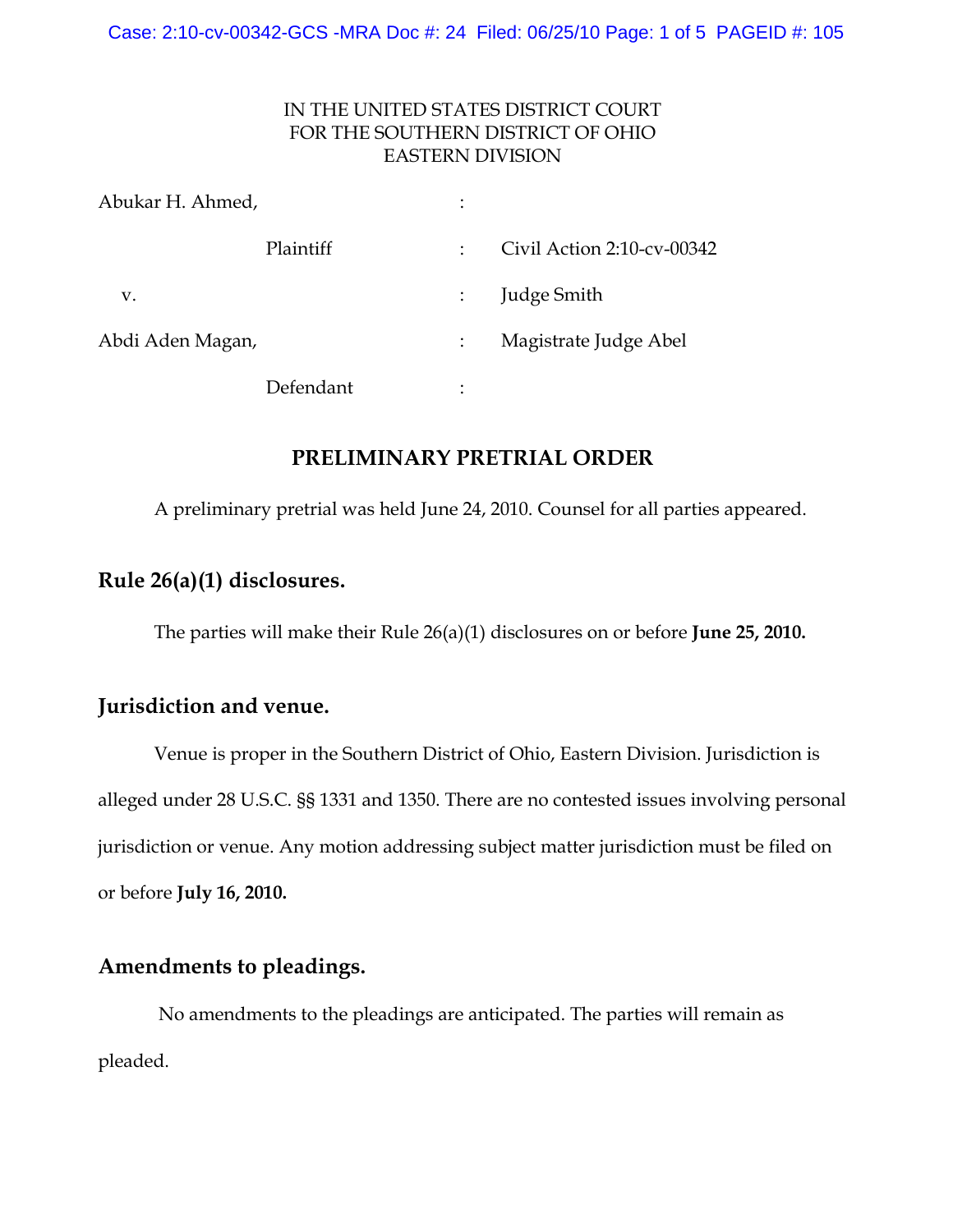#### **Allegations in the pleadings.**

The complaint makes the following allegations. On November 20, 1988, plaintiff Abukar Hassan Ahmed, a human rights attorney and law professor at Somali National University, was taken into detention at the National Security Service of Somalia ("NSS") Department of Investigations Prison, interrogated and tortured for approximately three months. He suffered severe physical and psychological injuries as a result of his detention and torture.

Defendant Colonel Abdi Aden Magan, who now resides in Columbus, Ohio, ordered, conspired with, aided and abetted, or exercised command responsibility over subordinates in the NSS, or persons or groups acting in coordination with the NSS or under their control, to carry out the torture, arbitrary detention and cruel, inhuman or degrading treatment or punishment of Ahmed. Further, Magan failed to prevent or punish the violations of international law committed by his subordinates.

Defendant Magan is a member of the Marehan sub-clan of the Darod clan, the same sub-clan as Major General Mohamed Siad Barre, who ruled Somalia from 1969 until 1991. As a member of the favored Marehan sub-clan, Magan was appointed to top positions in the NSS. From 1988 to 1990, he held the rank of Colonel and served as Chief of the NSS Department of Investigations - National Level at NSS Headquarters in Mogadishu, Somalia. As Chief of NSS Investigations, Magan directed and participated in the interrogation and torture of Ahmed and other civilians seen as opponents of the Barre regime.

Defendant Magan denies the actionable allegations in the complaint.

2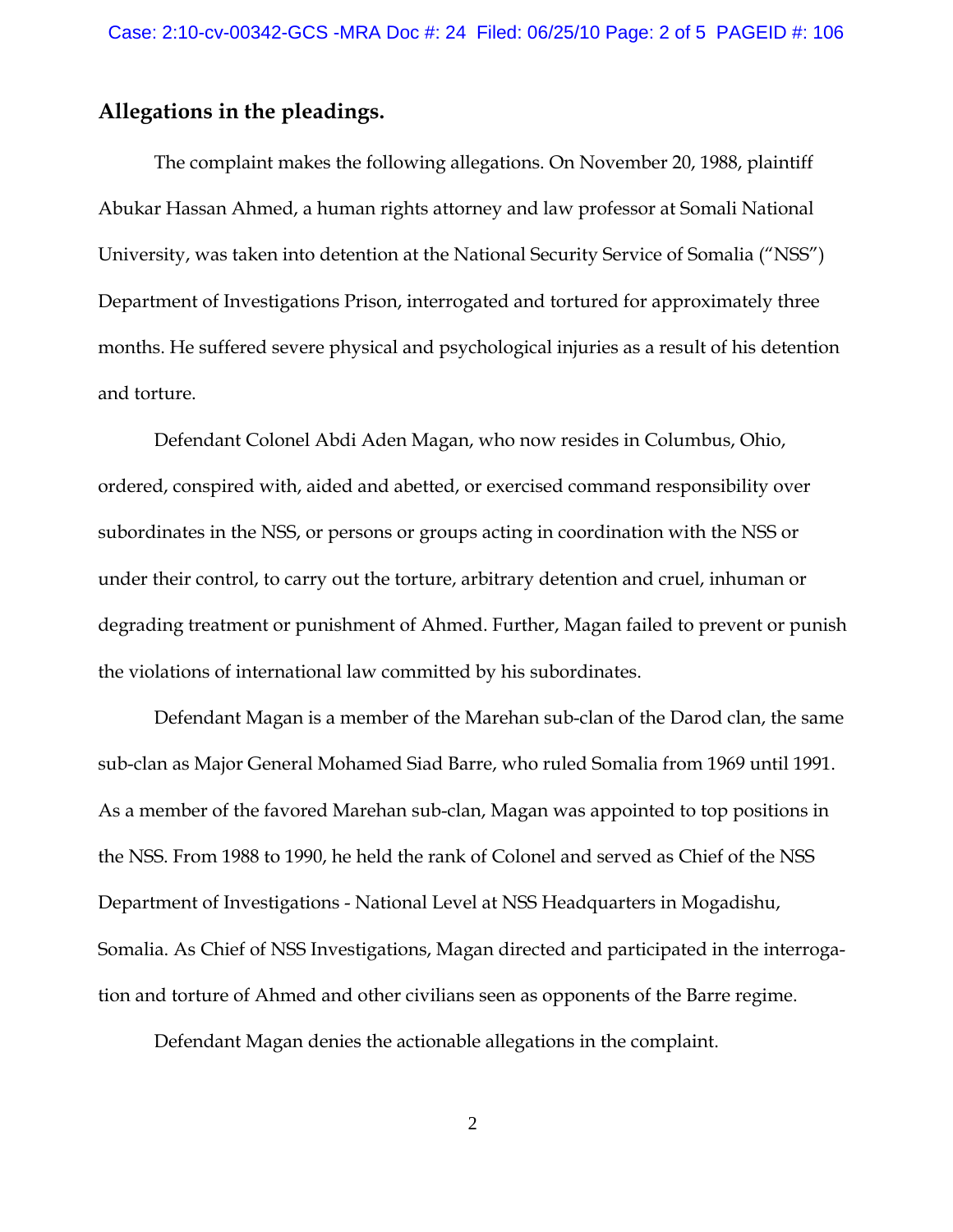## **Experts' disclosures1 .**

Any expert who may give evidence supporting a party's claims or defenses must make his or her Rule 26(a)(2) disclosures no later than **December 10, 2010.** Any responsive experts' Rule 26(a)(2) disclosures must be made no later than **January 11, 2011.**

Generally, treating physicians and psychologists are not specially retained within the meaning of Rule 26(a)(2)(B). *Fielden v. CSX Transportation, Inc.,* 482 F.3d 866, 869-71 (6th Cir. 2007). Unlike specially retained experts, treators make available office notes and other treatment records created for the purpose of providing medical care over a period of time to their patient. Their business is providing medical care to patients, not providing expert opinions for litigation. They should not be burdened with preparing a Rule 26(a)(2) report. Plaintiff as a party is required to respond to interrogatories about what medical opinions plaintiff intends to elicit from treators. Defendant may depose treators.

## **Rule 26(e)(2) supplementation.**

Under the provisions of Rule 26(e)(2), Fed. R. Civ. P., the parties are under a duty "seasonably to amend a prior response to an interrogatory, request for production, or request for admission if the party learns that the response is in some material respect incomplete or incorrect and if the additional or corrective information has not otherwise

 $^{\rm 1}$ Ordinarily plaintiff's experts make their Rule 26(a)(2) disclosures, then defendant's experts respond with their disclosures. But when a plaintiff truly intends to offer no expert testimony supporting his or her claims (but the defendant chooses to offer expert testimony on them) or a defendant intends to support a defense with expert testimony, then the defendant's experts must make their disclosures by the first deadline. Rebuttal experts are strictly limited to rebutting unanticipated opinions expressed by a responsive expert.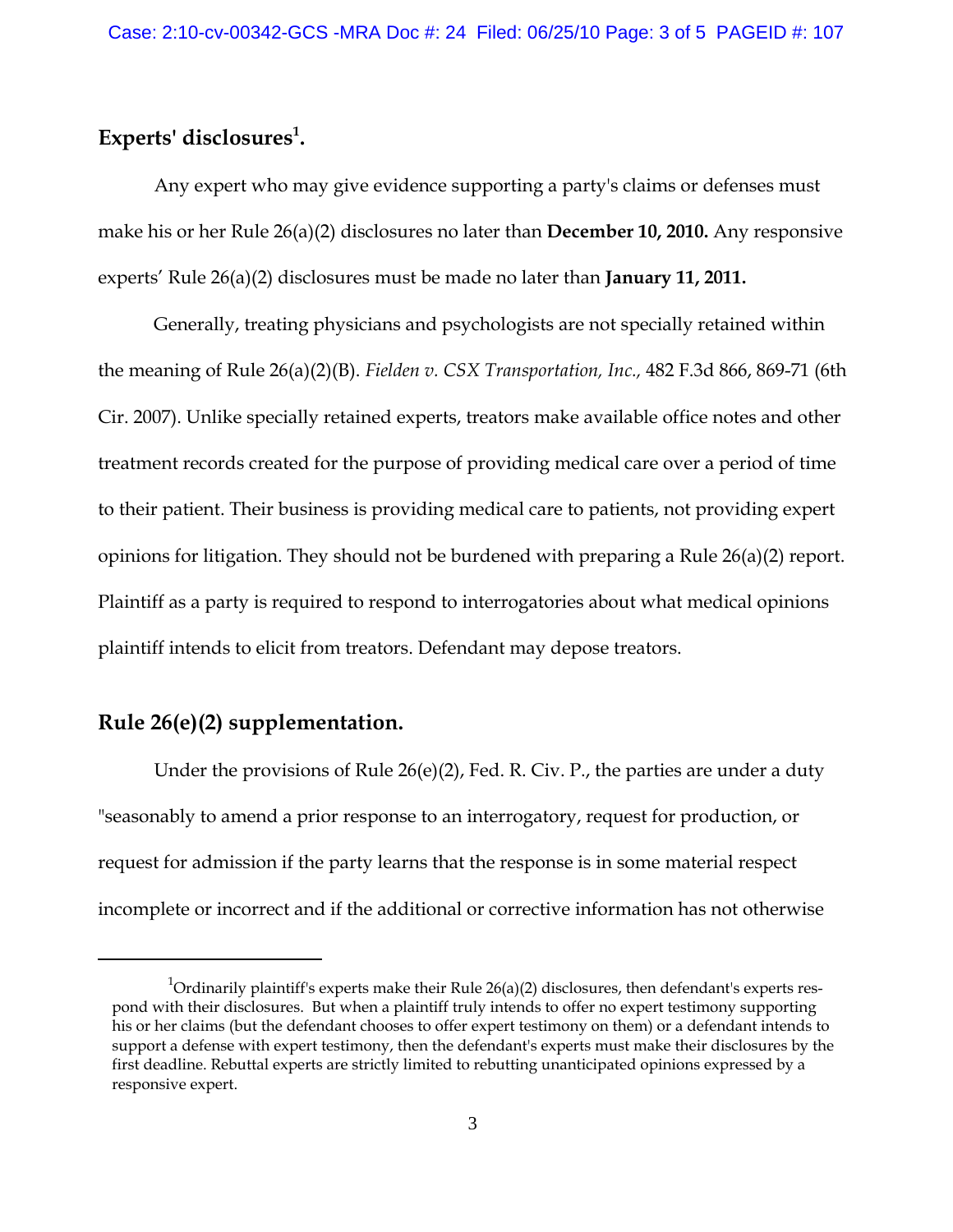been made known to the other party during the discovery process or in writing." The parties are **directed** to review their responses to written discovery on or before **January 14, 2010** and promptly make any supplemental disclosures required by Rule 26(e)(2).

#### **Discovery and case-dispositive motions deadlines.**

All discovery must be completed by **March 1, 2011**. Case-dispositive motions must be filed on or before **April 1, 2010**.

Status report required. Counsel are DIRECTED to all my office (614.719.3370) on or before **September 15, 2010** to schedule a conference to discuss the progress of discovery, any amendments to this scheduling order, and the parties settlement positions.

#### **Rule 26(a)(3) disclosures.**

The parties must make and file with the Court the disclosures required by Rule 26(a)(3)(A), Fed. R. Civ. P., no later than **30 days prior to the date noticed for the final pre-trial conference**. Rule 26(a)(3)(B), Fed. R. Civ. P. Alternatively, by agreement the parties may chose to make their Rule 26(a)(3) disclosures in the final pretrial order.

# **Attorneys' fees.**

The complaint prays for an award of attorney fees. To facilitate settlement evaluation, plaintiff's counsel is DIRECTED to quarterly report to defense counsel the number of hours of legal services rendered and the rate(s) at which those services are billed. The first quarterly report should cover all services rendered through **June 30, 2010**. This is not a bill you would send a client. It is just the gross number of hours of legal services and the